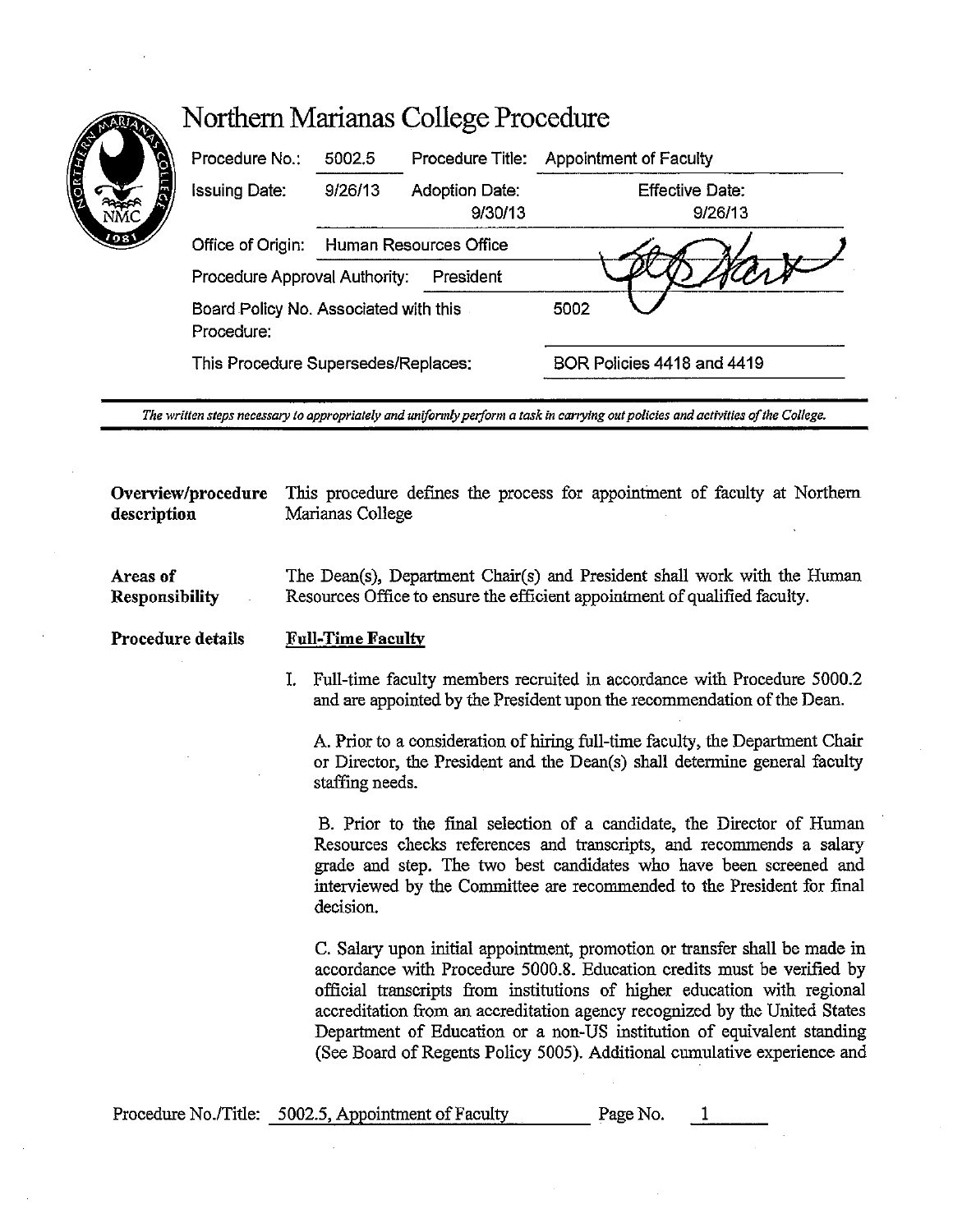qualifications such as workshops, seminars and related experiences in the field must also be documented.

All instructors must meet the minimum degree requirements for courses they will teach, as are set forth in Board of Regents Policy 5005 and related implementing procedure(s). The Director of Human Resources and the Dean of Academic Programs and Services shall certify eligibility of all qualified applicants before they are extended an interview.

In addition to academic credentials, the College recognizes the need for technical and vocational skills development. In order to offer the level of instruction required to assist students to achieve this objective, it is important for the instructor of possess the experience and abilities detailed in Procedure 5005.1. This experience may be used for initial placement.

As a component of the interview process, all full-time faculty candidates must give a short presentation on a topic assigned to demonstrate both teaching ability and subject matter competence.

**D.** Criteria for Evaluation of Credits and Related Experience

For applicants with part-time teaching experience, thirty (30) credit hours of post-secondary teaching experience shall be equivalent to one (1) year of fulltime post-secondary teaching experience

E. The Director of Human Resources prepares the necessary documents for final approval by the President.

## **Part-Time Faculty**

Part-time faculty members are appointed as College employees, and are paid based upon the number of credits taught. The College shall ensure that the rate of pay meets all legal requirements.

- I. The College perpetually accepts applications for part-time/ adjunct instructor positions. As needed, the Dean(s) and Department Chairs or Directors will review applications received by the Human Resources Office when seeking to assign adjunct faculty instructional responsibilities at the College.
- II. When seeking to appoint a part-time instructor, the Dean or Department Chair shall review all credentials of the applicant and sign an Adjunct Instructor Certification Form and forward the original to the Human Resources Office.
- **ill.** The Director of Human Resources shall review the applicant's transcripts and shall certify that the candidate meets the minimum degree requirements to teach the proposed course(s).

| Procedure No./Title: 5002.5, Appointment of Faculty | Page No. |  |
|-----------------------------------------------------|----------|--|
|-----------------------------------------------------|----------|--|